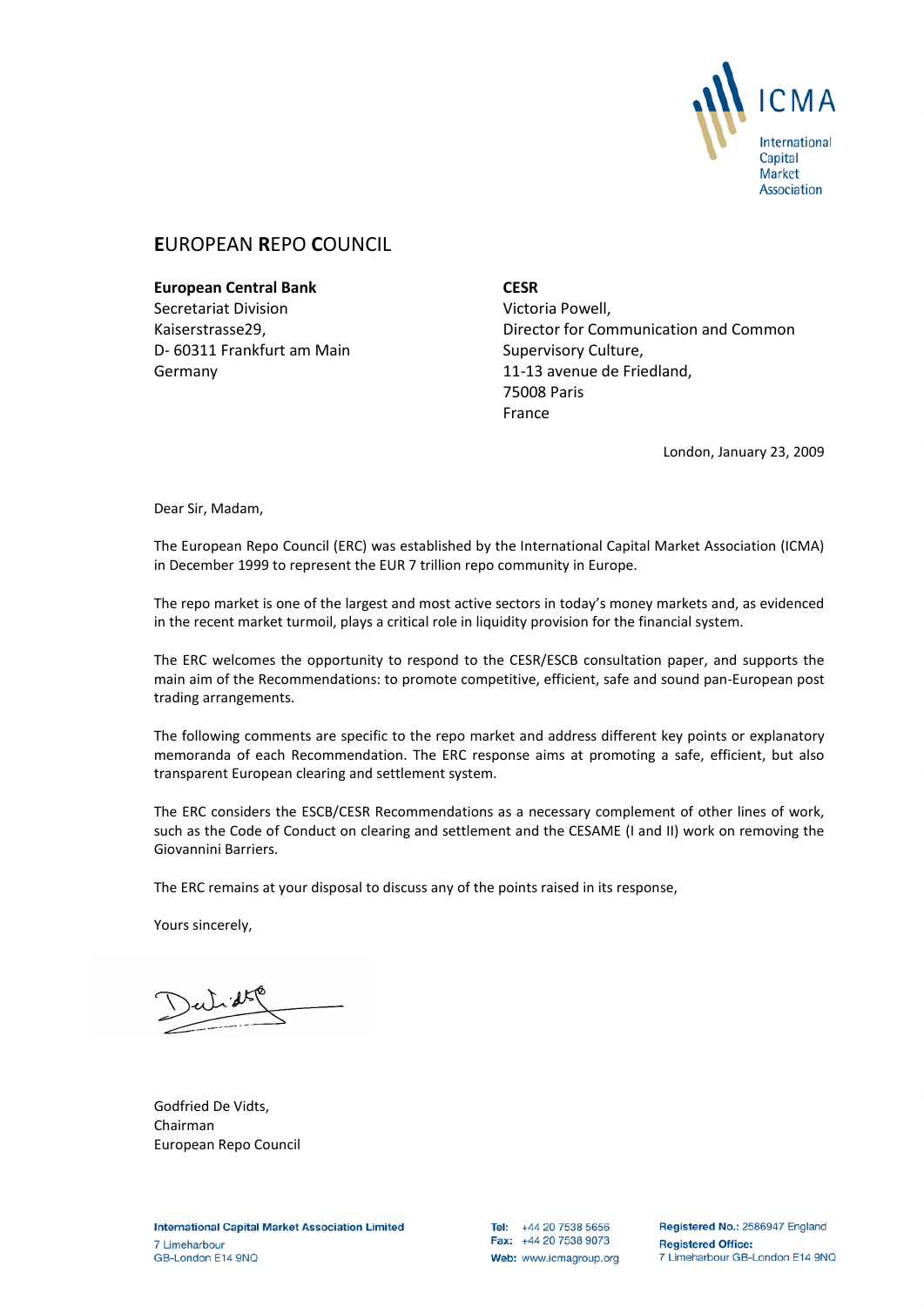

# **Part 1: Draft recommendation for securities settlement systems**

### *Recommendation 1: Legal Framework*

## *Securities settlement systems, links between them or interoperable systems should have a wellfounded, clear and transparent legal basis for their operations in the relevant jurisdictions*

The ERC supports this recommendation. The Recommendation complements the GMRA , a *de facto* standard for documenting repo and buy-sell back transactions in the international financial markets. The GMRA is widely accepted as the market standard agreement in a number of markets, particularly on a cross-border basis. As well as the basic terms for repo transactions, the GMRA contains important provisions which are aimed at reducing risk for users of the agreement. These include the ability for either party to call for margin at any time (on an intra-day as well as daily basis) and comprehensive default and close-out and netting provisions which enable a nondefaulting party to take early action to protect itself in the event of the insolvency or other default of its counterparty. Although governed by English law, ICMA has obtained legal opinions in 68 jurisdictions which confirm the enforceability of the GMRA, both generally and in insolvency.

#### *Recommendation 2: Trade confirmation and settlement matching.*

*Confirmation of trades between direct market participants should occur as soon as possible after trade execution, but no later than trade date (T+0). Where confirmation of trades by indirect market participants (such as institutional investors) is required, it should occur as soon as possible after trade execution, preferable on T+0, but no later than T+1. Settlement instructions should be matched as soon as possible and, for settlement cycles that extend beyond T+0, this should occur no later than the day before the specified settlement date.*

The ERC's concern relates to the settlement instructions of this Recommendation. These should be matched no later than the trade date (T+0) or no later than T+1 in special cases. Anything beyond T+1 creates additional risk. As an example, if you have the wrong counterparty on the books for an outright trade that kicks in 6 months from the trade date you should not have to wait the day prior to settlement to confirm as the involved replacement risk will be huge. The Lehman case showed this is not acceptable.

Key point 3: The use of electronic trading systems is well established in repo markets and should be further encouraged as it would automatically improve settlement towards T+0 for all financing trades. It would also reduce counterparty settlement risk for non-central counterparty cleared trades. Open access to all clearing and settlement venues will avoid inefficiency and market fragmentation while enhancing interoperability. The ERC Operations group – a sub-group of the ERC working on technical issues – and the EPDA are currently working on post-trading facilities and the identification of barriers to post-trading (for repo and bonds). The work has been commissioned by the European Commission and will be presented at the next CESAME 2 meeting scheduled for February.

Tel: +44 20 7538 5656 Fax: +44 20 7538 9073 Web: www.icmagroup.org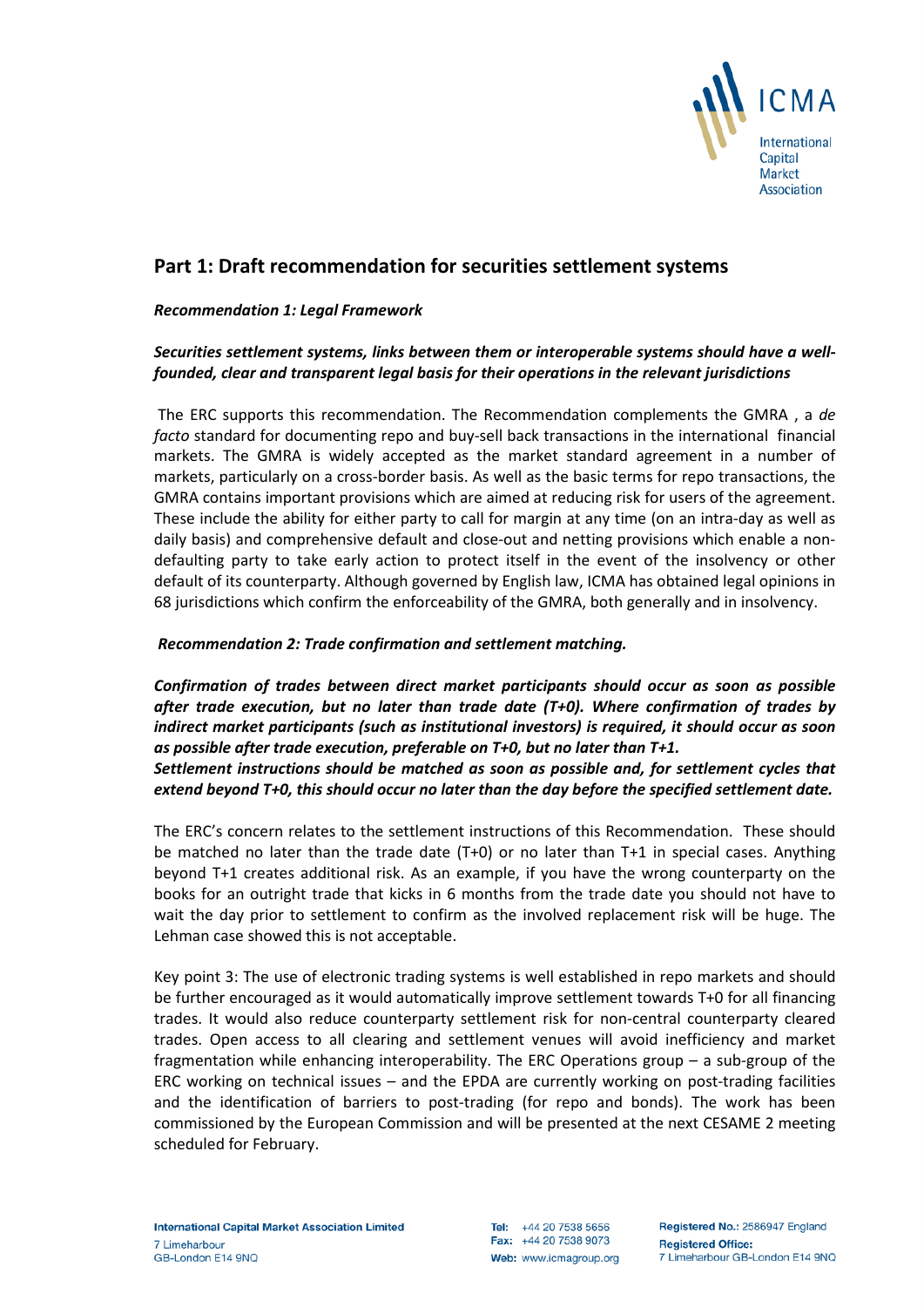

*Recommendation 3: Settlement cycles and operating times*

*Rolling settlement should be adopted in all securities markets. Final settlement should occur no later than T+3. The benefits and costs of EU-wide settlement cycles shorter than T+3 should be evaluated.* 

*The operating hours and days of CSDs should be open at least during the operating time of the relevant payment system (at least during TARGET2 operating times for transactions denominated in euro).* 

Point C.11.: The ERC has always worked towards avoiding of settlement failures, but recognises that due to some technical issues this cannot be avoided at times. The improvements in settlement cycles as envisaged through the work on Giovannini Barriers 2 and 10 by the ERC Operations Group with the EPDA and on Barriers 4 and 7 by the ESSF and ESCDA in the Cesame 2 framework and the enhanced use of electronic trading as mentioned in our comments as regards Recommendation 2, would produce great improvements in the settlement of trades and decrease possible failures of settlement.

In the case of market abuse, in particular in a negative interest rate environment, the ERC has put a recommendation in place to avoid any long term disruption due to fails<sup>[1](#page-2-0)</sup>. It is therefore considered contra-productive to introduce fines for failed trades as this penalty does not remove the specific cause of failure. The US Treasury Market Practices Group announced on January 6, 2009 that fines will be introduced for failed trades in the repurchase market. The ERC monitors the situation very carefully in Europe and may intervene at short notice if market abuse would occur (through consultation with the regulators and publically if needed).

The legal framework for repo under the Global Master Rate Agreement (GMRA) as promoted by ICMA stipulates rules and recommendations for failure of delivery of any trades. ICMA's secondary market rule book provides the framework for the close out of trades between counterparties either for a specific trade or for the default of a counterparty. As such the ERC sees no need to introduce additional legislation for settlement failures as suggested in this paragraph.

. As regards the proposal of setting up a maximum size for settlement instructions, from a users' point of view, it makes no sense to limit the maximum size. The wider adoption of electronic trading would mean that bigger size transactions would be automatically transmitted to the CCP. The CCP will in turn net down these transactions using the 'shaping' practice for settlement. Therefore pushing for maximum size settlement in an electronic environment complicates unnecessarily settlement processes with no tangible benefit. A careful balance has to be struck to avoid multiple trades for the same underlying transaction as this would overburden settlement engines, particularly for bilateral trades.

<span id="page-2-0"></span> $1$  The ERC issued a recommendation on negative interest rate transactions available at <http://www.icmagroup.org/ICMAGroup/files/de/de274c96-6e44-4211-bed5-00d7340a13e2.pdf>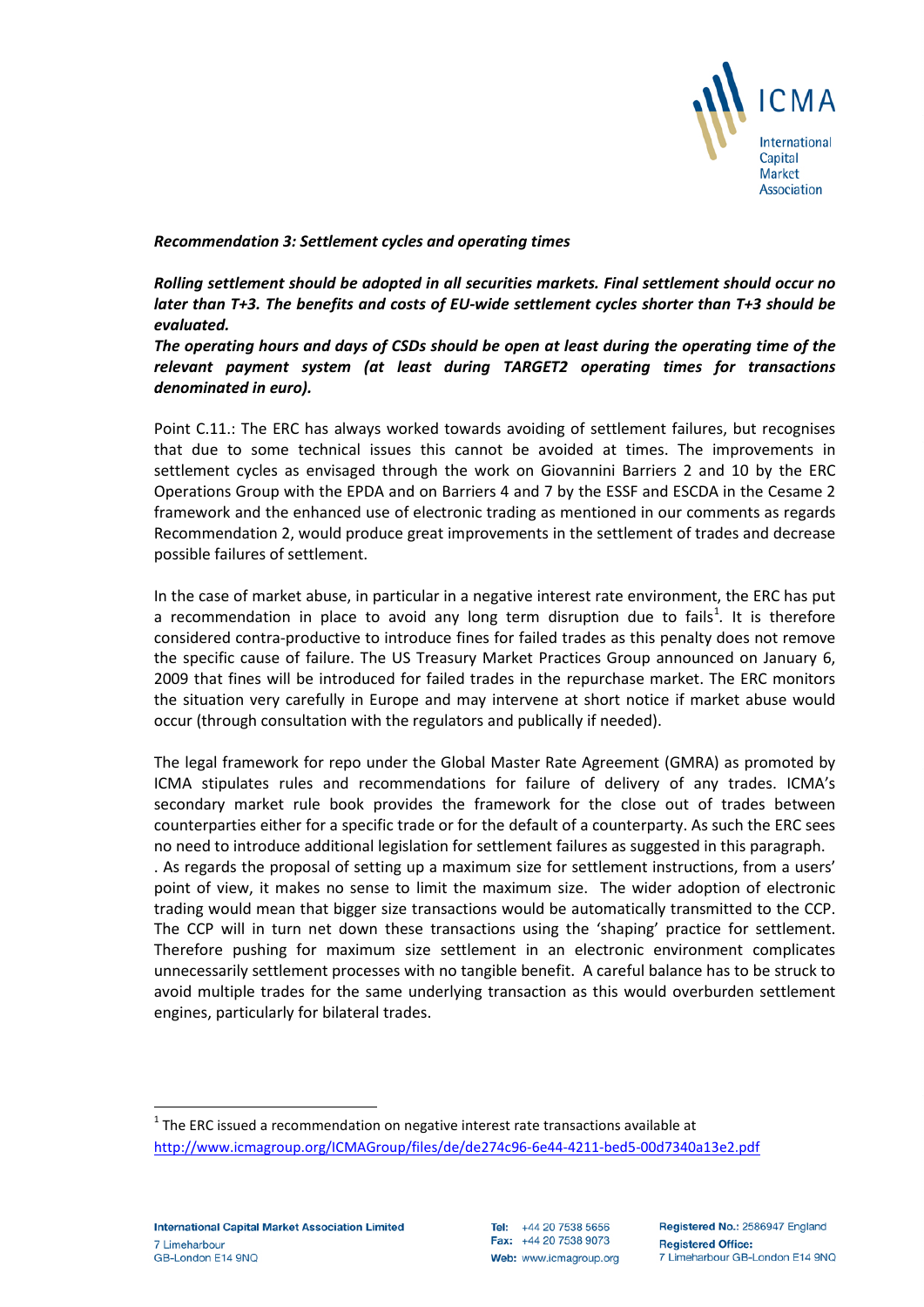

*Recommendation 4: Central counterparties (CCPs)*

*The benefits and costs of establishing a CCP should be evaluated. Where a CCP mechanism or guarantee arrangement has been introduced, it should be assessed against the ESCB-CESR Recommendations pertaining to CCPs or against the checklist for guarantee arrangements respectively.* 

Point C.6.: There is potential confusion in this paragraph between a true CCP and the arrangements described in parts 1 and 2 of this consultation. An exchange or CSD cannot be compared to a CCP. Indemnifying market participants against losses from counterparty defaults may create the false illusion of protection to the users. The ERC recommends this paragraph to be redrafted to clarify the bilateral nature of arrangements in place. In addition the paragraph should clearly mention that, although these bilateral arrangements present similarities to the function of a CCP, they stand in no case for a true CCP function.

## *Recommendation 5: Securities lending*

*Securities lending and borrowing (or repurchase agreements and other economically equivalent transactions) should be encouraged as a method for avoiding settlement failures and expediting the settlement of securities. Barriers that inhibit the practice of lending securities for this purpose should be removed. The arrangements for securities lending should be sound, safe and efficient.*

The ERC welcomes this Recommendation as the security lending method provides additional collateral transfer. This also allows the smoothing out of settlement of securities, a result that is recommended by the ERC.

## *Recommendation 6: Central securities depositories (CSDs)*

*Securities should be immobilised or dematerialised and transferred by book entry in CSDs to the greatest possible extent. To safeguard the integrity of securities issues and the interests of investors, the CSD should ensure that the issue, holding and transfer of securities are conducted in an adequate and proper manner.* 

Key point 3: As mentioned under this key point, the ERC is of the view that CSD activities necessitate separating the CCP services into a distinct legal entity. In case a CSD or CCP own a trading platform for equities, fixed income or derivatives each layer of activities should be a separated function. This would provide unrestricted access of all counterparties (individual firms or MTFs) without blurring the lines of the various activities. The ERC in this context regards the Code of Conduct on Clearing and Settlement and the results achieved as regards price transparency. The ERC looks forward to further progress in the cases of interoperability and accounting separation. The ERC is actively involved in the Monitoring Group (MOG) of the Code of Conduct.

Tel: +44 20 7538 5656 Fax: +44 20 7538 9073 Web: www.icmagroup.org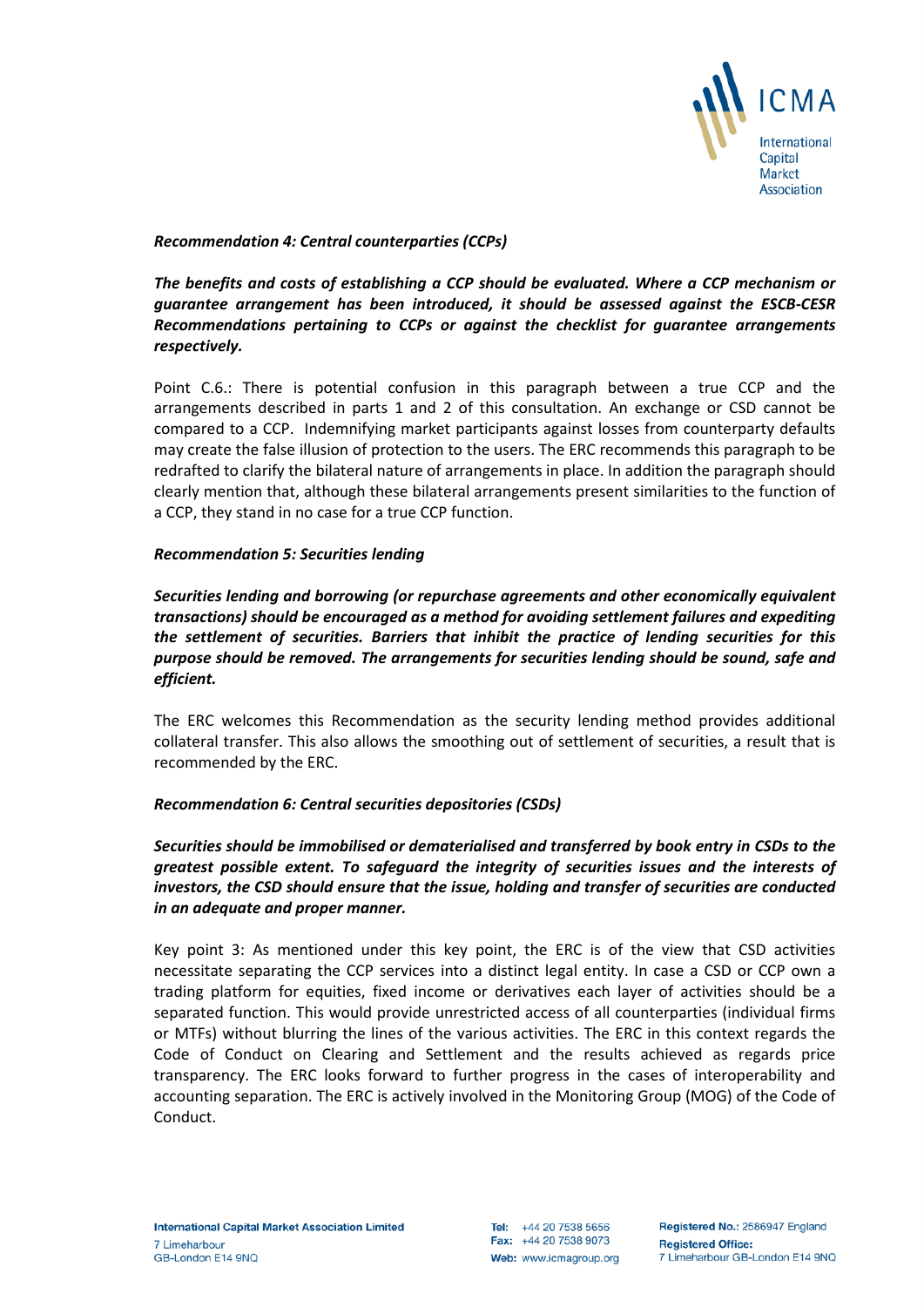

## *Recommendation 7: Delivery versus payment (DVP)*

## *Principal risk should be eliminated by linking securities transfers to fund transfers in a way that achieves delivery against payment.*

Key point 2: The ERC recommends that this paragraph is expanded stating that securities transactions against cash between CSDs should also be settled on a DVP basis. Only at the specific request of the user a deviation from this practice could be acceptable, on an exceptional basis only.

## *Recommendation 8: Timing and settlement finality*

## *Intraday settlement finality should be provided through real-time and/or multiple-batch processing in order to reduce risks and allow effective settlement across systems.*

Point C.1.: The timing of settlement finality is crucial for orderly settlement of all transactions, specifically those in the same currency. National legislation should be harmonised throughout a currency union (Euro specifically in this case) as identified in the Giovannini report barrier  $2^2$  $2^2$ . Unequal timing creates systemic risk and should without any further delay be changed into a unique European settlement platform (real time).

Point C.8: The ERC is of the view that "a significant number of batches during the day" should be tightened in respect of two areas. This point should ensure that a) it covers the same timing throughout the settlement cycles in one single currency zone by all CDS and CCPs and 2) batches are processed within a certain timeframe (example every 30 minutes maximum but gradually moving to full real time). This would greatly reduce inefficiencies and come close to a real time settlement system up to when the final solution is in place.

## *Recommendation 9: CSD risk controls to address participants' failures to settle*

*CSDs that extend intraday credit to participants, including CSDs that operate net settlement systems, should institute risk controls that, as a minimum, ensure timely settlement in the event that the participant with the largest payment obligation us unable to settle. The most reliable set of controls is a combination of collateral requirements and limits.*

The ERC agrees that in the case of CSDs extending intraday credit to participants appropriate risk controls should be put in place. Moreover the ERC is of the view that participants should be made aware of procedures implemented so to better understand CSDs' risk management policies.

<span id="page-4-0"></span> $2$  National clearing and settlement restrictions that require the use of multiple systems.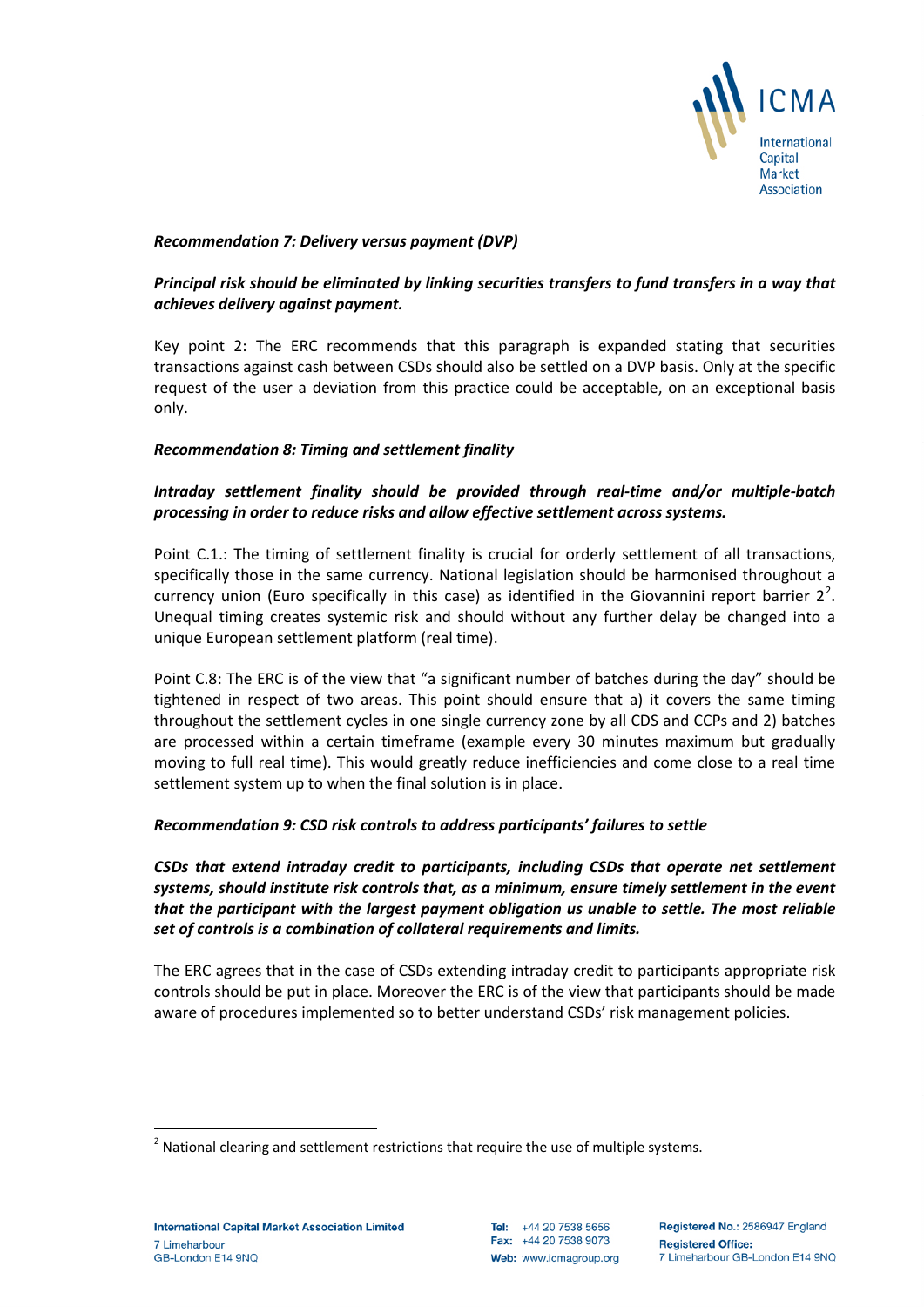

*Recommendation 10: Cash settlement assets*

*Assets used to settle payment obligations arising from securities transactions should carry little or no credit or liquidity risk. If central bank money is not used, steps must be taken to protect the participants in the system from potential losses and liquidity pressures arising from the failure of the cash settlement agent whose assets are used for that purpose.* 

Point C.6: The provision of settlement facilities in both central bank money and commercial bank money should be granted equally to all participants. Clarification of "all participants" would be useful i.e. CCPs, MTFs, individual counterparties. The benefit of the ESCB/CESR recommendations can only be maximized when all users have access to CSD facilities. This would further improve developments towards electronic trading by the use of STP in a T+0 environment for all instruments, and allow better and more extensive use of the existing exchange and OTC market infrastructures.

## *Recommendation 11: Operational Risk*

*Sources of operational risk arising in the clearing and settlement process should be identified, monitored and regularly assessed. This risk should be minimized through the development of appropriate systems and effective controls and procedures. Systems and related functions should (i) be reliable and secure, (ii) be based on sound technical solutions, (iii) be developed and maintained in accordance with proven procedures, (iv) have adequate, scalable capacity, (v) have appropriate business continuity and disaster recovery plans that allow for the timely recovery of operations and (vi) be subject to frequent and independent audits.* 

The ERC agrees with this recommendation

## *Recommendation 12: protection of customers' securities*

## *Entities holding securities in custody should employ accounting practices and safekeeping procedures that fully protect customers' securities. It is essential that customers' securities be protected against the claims of the creditors of all entities involved in the custody chain.*

The Lehman case and the fact that the liquidator blocked bonds owned by hedge funds are telling. Bonds used as collateral because of lack of segregation of accounts shows the possible impact of this Recommendation in the wider market. However the GMRA gives full protection to liquidate holding and as such this situation did not occur in the repo market.

## *Recommendation 13: Governance*

## *Governance arrangements for CSDs should be designed to fulfill public interest requirements and to promote the objectives of owners and market participants.*

The ERC welcomes this recommendation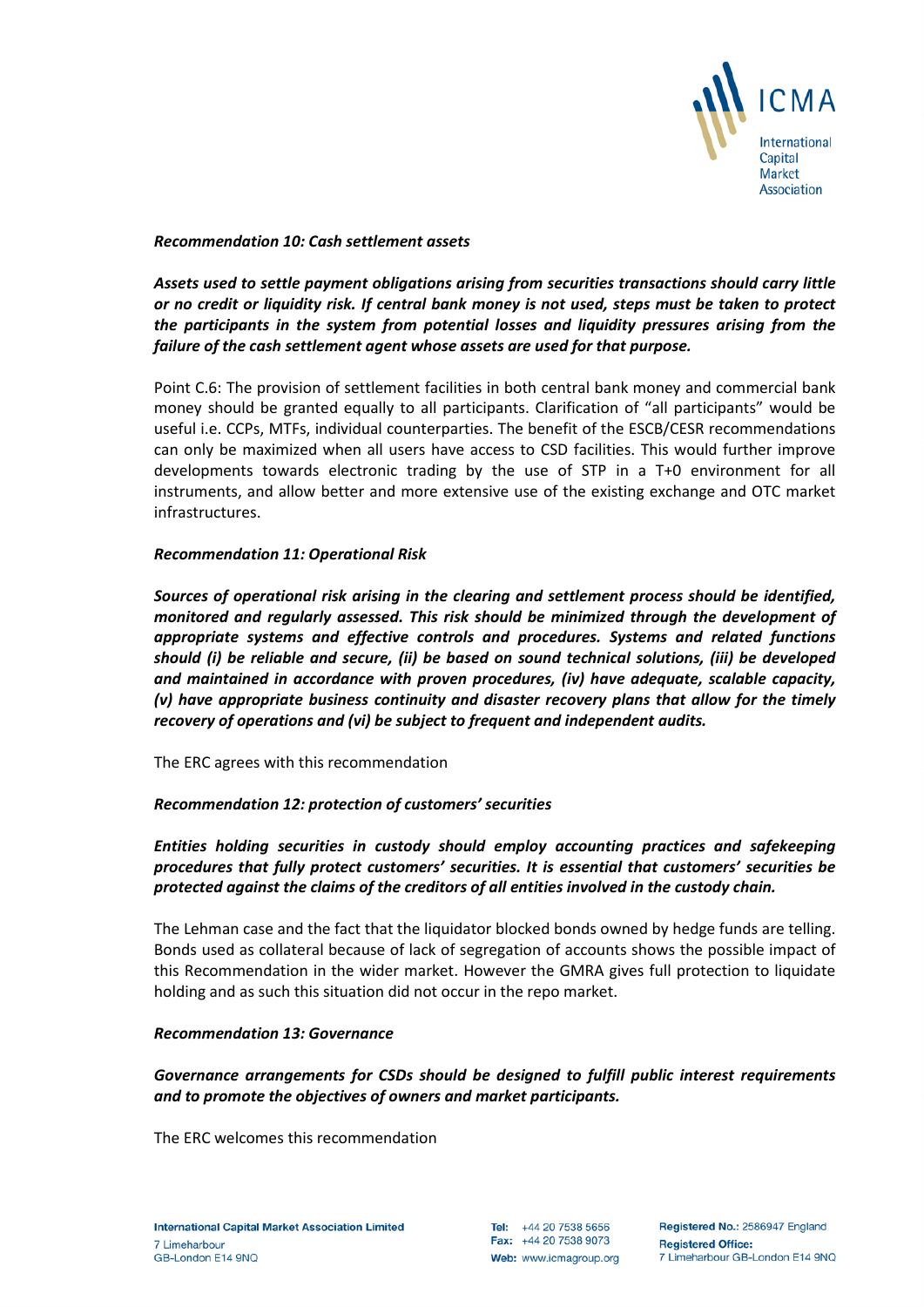

#### *Recommendation 14: Access*

## *CSDs should have objective and publicly disclosed criteria for participation that permit fair and open access. Rules and requirements that restrict access should be aimed at controlling risk.*

The ERC welcomes this Recommendation. This Recommendation should equally be applicable to CCPs as users being individual clients or MTFs would benefit from electronic trading platform facilities in an individual or industry organized way. Many market infrastructures have been tested in the current financial market turmoil showing operational efficiencies. To further develop current market infrastructures would reduce operational, contingent credit and market risks. Unrestricted access to both CSDs and CCPs would additionally increase auditability and processing capacity of existing market infrastructures, materially reduce costs and improve the operating performance and return on capital of users.

Key point 2: Access to all participants should be clearly identified on the website of each provider by each CSD or CCP. Denial of access should indeed be explained in writing but a specific deadline of response is advisable to avoid unnecessary delays for potential participants.

#### *Recommendation 15: Efficiency*

*While maintaining safe and secure operations, securities settlement systems should be costeffective in meeting the requirements of users.* 

The ERC welcomes this Recommendation.

*Recommendation 16: Communication procedures, messaging standards and straight-through processing (STP).*

*CSDs and participants in their systems, should use or accommodate the relevant international communication procedures and standards for messaging and reference data in order to facilitate efficient clearing and settlement across systems. This will promote straight-through processing (STP) across the entire securities transaction flow.* 

The ERC supports this recommendation.

## *Recommendation 17: Transparency*

*CSDs should provide market participants with sufficient information for them to identify and accurately evaluate the risks and costs associated with securities clearing and settlement services.* 

The ERC supports this recommendation. The ERC reiterates the importance of the Code of Conduct on Clearing and Settlement and its attached Monitoring group.

Tel: +44 20 7538 5656 Fax: +44 20 7538 9073 Web: www.icmagroup.org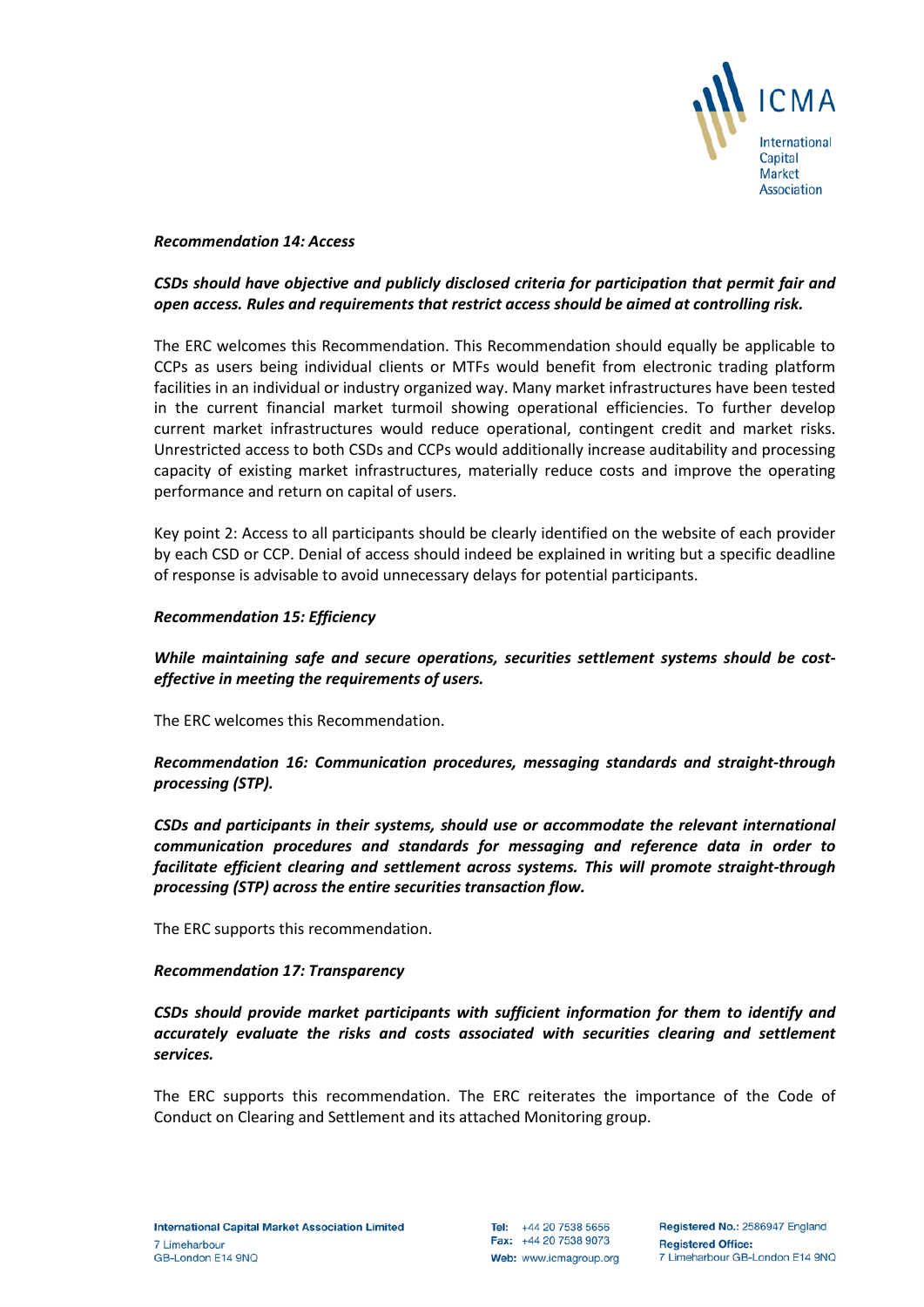

*Recommendation 18: Regulation, Supervision and Oversight*

*CSDs and securities settlement systems should be subject to transparency, consistent and effective regulation, supervision and oversight. In both a national and a cross-border context, central banks and securities regulators should cooperate with each other and with other relevant authorities regarding the CSD and the securities settlement systems it operates. Central banks and securities regulators should also ensure a consistent implementation of the recommendations*

The ERC welcomes this Recommendation.

*Recommendation 19: Risks in cross-system links or interoperable systems*

*CSDs that establish links to settle cross-system trades should design and operate such links so that they effectively reduce the risks associated with cross-system settlements. They should evaluate and mitigate the potential sources of risks that can arise from the linked CSDs and from the link itself.* 

The ERC welcomes this Recommendation.

## **Part 2: Draft recommendations for central counterparties**

The European Repo Council has positively welcomed the development of CCPs in Europe. Through various advisory group meetings ERC members have been able to develop a product range that provides a safe environment allowing netting of outstanding trades (balance sheet relief) but also a reduction of counterparty risk. In this context, the ERC would highly recommend careful consideration to the debate regarding further development of this crucial market infrastructure. Recent market developments should not increase risks. Competing CCPs may leave aside the strictest risk management techniques to benefit their commercial interests.

In the European context restrictions remain in place for some participants to certain CCPs. Protectionism by CCPs benefiting trading platforms from their group are noticeable. The current work of the ERC Operations Group and EPDA, referred to in the case of some part I Recommendations, will be valuable to assess in which markets post-trading barriers still exist. The follow-up report expected to be presented at the February Cesame 2 meeting will provide a sound basis to tackle these Barriers. In the Monitoring Group (MOG) established by the EU Commission issues have been identified for equity venues. Similar practices exist in the fixed income area. It is therefore crucial that requirements are clearly stated and publicly disclosed avoiding discrimination against classes of participants (individual or MTF's). Without free access for all users the maximum benefit of a CCP will never be achieved, competition should be on pricing and service levels, not on risk management. The Code of Conduct on Clearing and Settlement encapsulates such an endeavour. Phase I of the implementation of the Code of

Tel: +44 20 7538 5656 Fax: +44 20 7538 9073 Web: www.icmagroup.org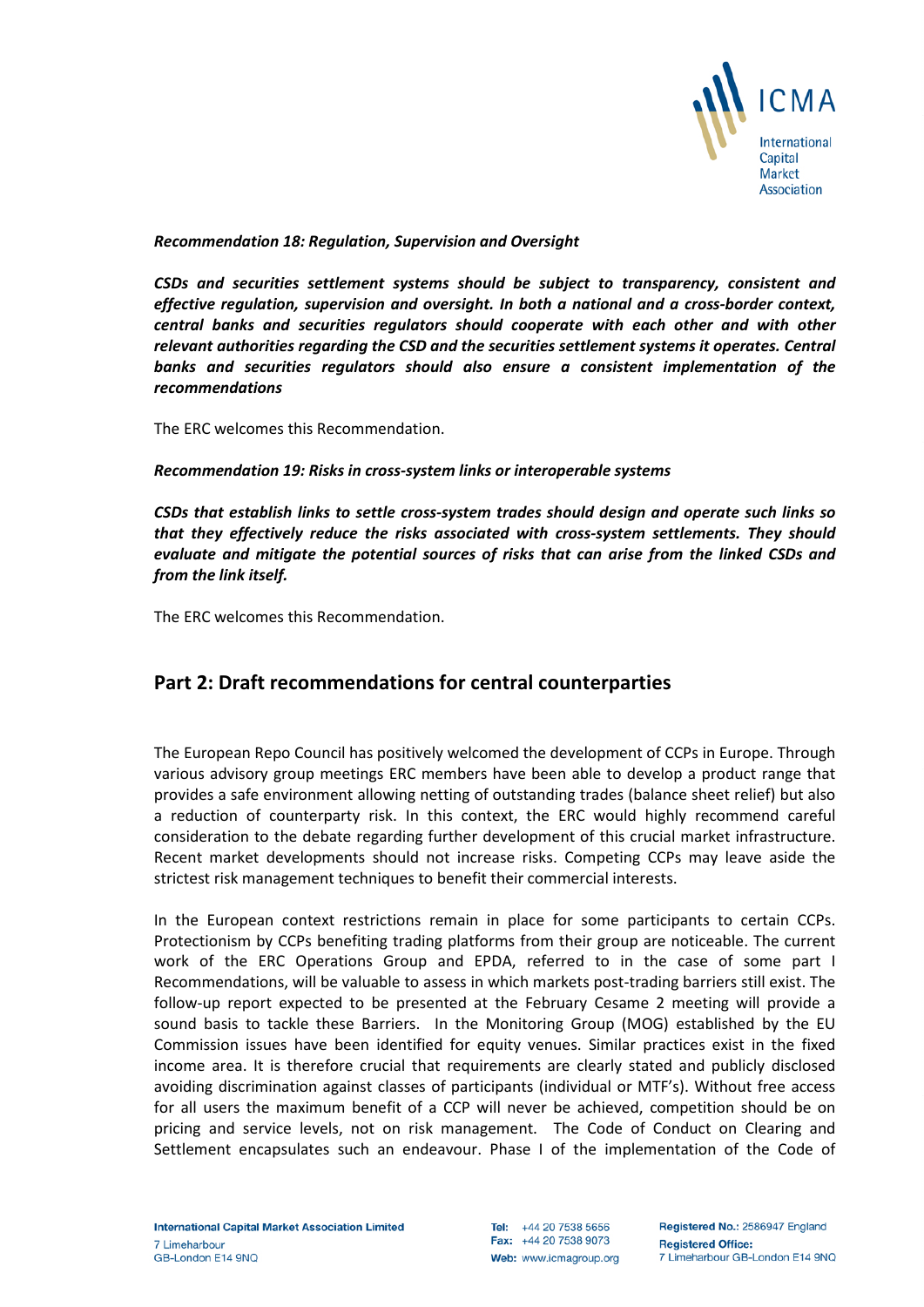

Conduct directly deals with price transparency. This phase is hoped to allow users to compare different platforms on price and services offer. The ERC sees the recommendations for CCPs as crucial to the future development of the European financial market industry.

## *Recommendation 1: Legal Risk*

*CCPs, linked or interoperable CCPs should have a well –founded, transparent and enforceable legal framework for each aspect of their activities in all relevant jurisdictions.* 

The ERC agrees with this Recommendation.

#### *Recommendation 2: Participants requirements*

*A CCP should require participants to have sufficient financial resources and robust operational capacity to meet obligations arising from participation in the CCP. A CCP should have procedures in place to monitor that participation requirements are met on a ongoing basis. A CCP's participation requirements should be objective, publicly disclosed, and permit fair and open access. Rules and requirements that restrict access should be aimed at controlling risk.* 

Key Point 2: The section of this paragraph regarding the possibility of an applicant to question the refusal of access, and for the latter to be subjected to a third-party review requires further elaboration. This section begs the questions of who will conduct third-party review. National authorities often are biased towards national champions; a European wide party would protect market participants against biased competition guarantying equal access to the use of the products on offer. Equal use should have an equal price, anti-competitive measures from the provider, should be avoided.

## *Recommendation 3: Measurement and Management of Credit Exposures*

*A CCP should measure its credit exposures to its participants at least once a day. Through margin requirements and other risk control mechanisms, a CCP should limit its exposures to potential losses from defaults by its participants so that the operations of the CCP would not be disrupted and non-defaulting participants would not be exposed to losses that they cannot anticipate or control.* 

The ERC endorses this Recommendation. However the ERC understands that each participating firm (for all the products used with this CCP) needs to be concerned with the losses of defaulting counterparties.

#### *Recommendation 4: Margin requirements*

*A CCP should to the greatest extent feasible impose margin requirements to limit its credit exposures to participants. These requirements should be sufficient to cover potential exposures that the CCP estimates to occur until the liquidation of the relevant positions. The models and parameters used in setting margin requirements should be risk-based and reviewed regularly.*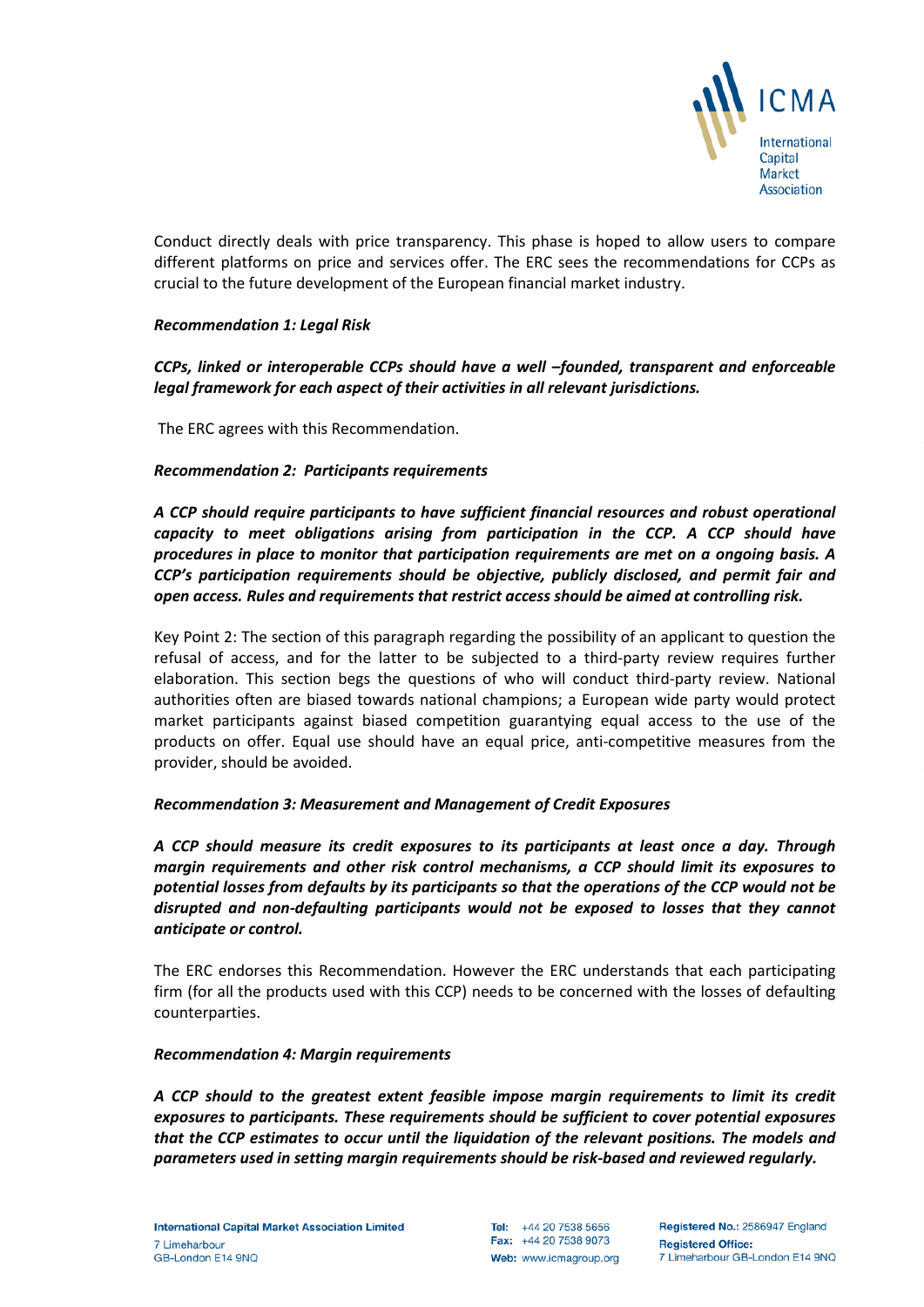

The ERC does not have any comment as regards this Recommendation.

## *Recommendation 5: Other risk controls*

*A CCP should maintain sufficient available financial resources to cover potential losses that exceed the losses to be covered by margin requirements. For this purpose, the CCP should develop plausible scenarios and conduct stress tests accordingly. At a minimum, a CCP should be able to withstand a default by the participant to which it has the largest exposure in extreme but plausible market conditions.* 

The ERC agrees with this Recommendation.

#### *Recommendation 6: Default procedures*

*A CCP's default procedures should be clearly stated, and they should ensure that the CCP can take timely action to contain losses and liquidity pressures and to continue meeting its obligations. Key aspects of the default procedures should be publicly available and tested regularly.* 

The ERC agrees with this Recommendation.

## *Recommendation 7: Custody and investment risks*

*A CCP should hold assets in a manner whereby risk of loss or of delay in its access to them is minimized. Assets invested by a CCP should be held in instruments with minimal credit, market and liquidity risks.* 

The ERC agrees with this Recommendation.

#### *Recommendation 8: Operational Risk*

*A CCP should identify sources of operational risk, monitor and regulatory asses them. The CCP should minimise these risks through the development of appropriate systems, and effective controls and procedures. Systems and related functions should be (i) reliable and secure, (ii) based on sound technical solutions, (iii) developed and maintained in accordance with proven procedures and (iv) have adequate, scalable capacity. The CCP should have appropriate business continuity and disaster recovery plans that allow for timely recovery of operations and*  fulfillment of a CCP's obligations. Systems should be subject to frequent and independent *audits.* 

The ERC agrees with this Recommendation.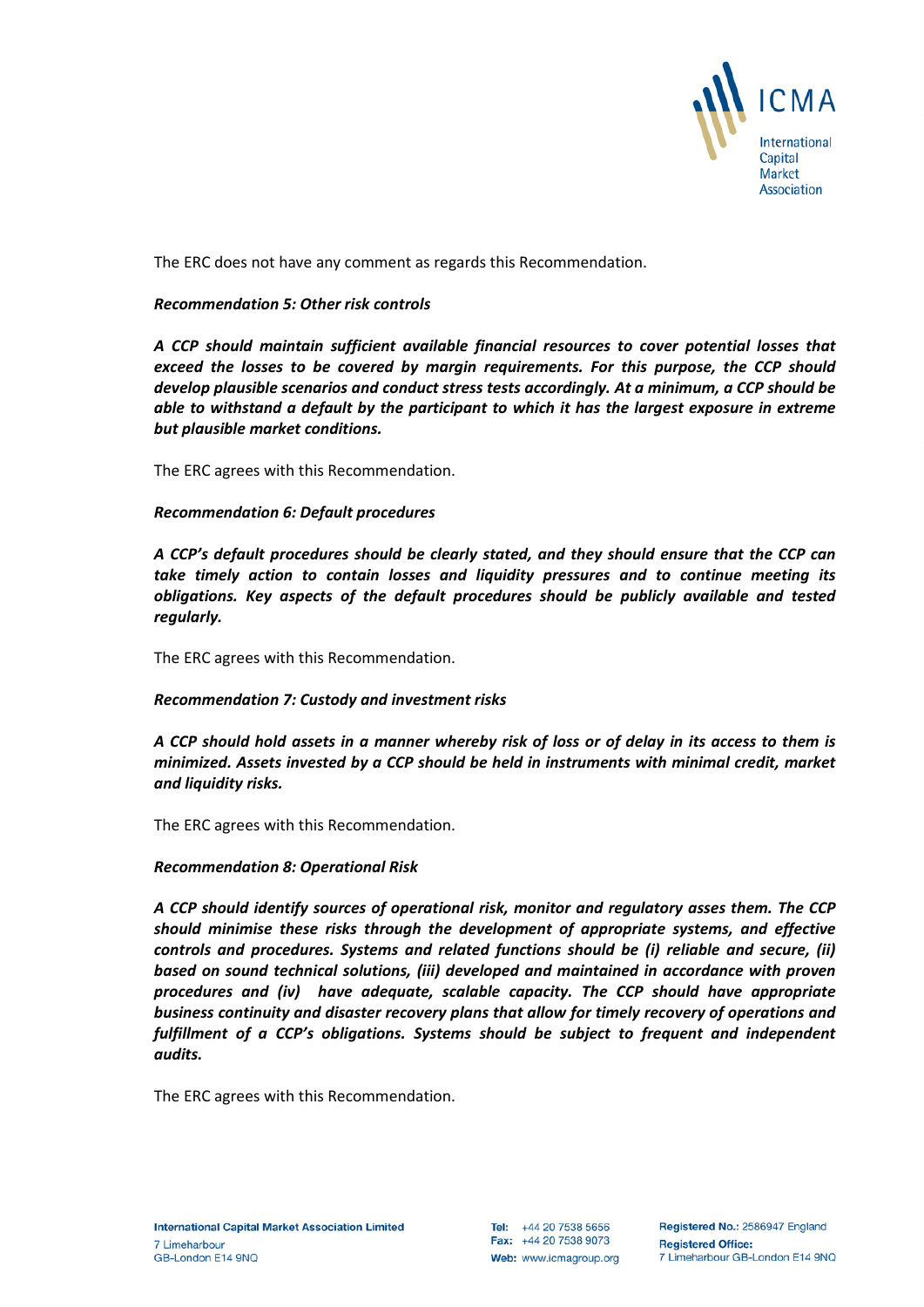

#### *Recommendation 9: Money settlements*

*A CCP should employ money settlement arrangements that eliminate or strictly limit credit and liquidity risks. If central bank money is not used, steps must be taken to strictly limit cash settlement risks, that is credit and liquidity risks stemming from the use of banks by a CCP to effect money settlements with its participants. Fund transfers to a CCP should be final when effected and rely on efficient and safe payment systems.* 

The ERC agrees with this Recommendation.

*Recommendation 10: Physical deliveries*

*A CCP should clearly state its obligation with respect to physical deliveries. The risks from these obligations should be identified and managed.* 

The ERC agrees with this Recommendation.

#### *Recommendation 11: Risks in links between CCPs*

*CCPs that establish links either cross-border or domestically to clear trades should design and operate such links so that they effectively reduce the risks associated with the link. It should evaluate the potential sources of risks that can arise from the linked CCP and from the link itself. It should ensure that the risks are managed prudently on an ongoing basis. There should be a framework for co-operation and co-ordination between the relevant regulators and overseers.* 

Key Point 7: In light of the unwinding of Lehman last September, particular attention should be paid to the unwinding by each CCP in Europe. These findings should be studied and compared by the regulators in order to evaluate the potential risks in links between CCPs. The potential biggest risk for market participants is the scaling down of risk assessment by each CCP due to competition between these types of providers, a risk that should be avoided at all cost.

#### *Recommendation 12: Efficiency*

## *While maintaining safe and secure operations, CCPs should be cost-effective in meetings the requirements of participants.*

The ERC agrees with this Recommendation.

#### *Recommendation 13: Governance*

*Governance arrangements for a CCP should be clear and transparent to fulfill public interest requirements and to support the objectives of owners and participants. In particular, they should promote the effectiveness of a CCP's risk management procedures.* 

The ERC agrees with this Recommendation.